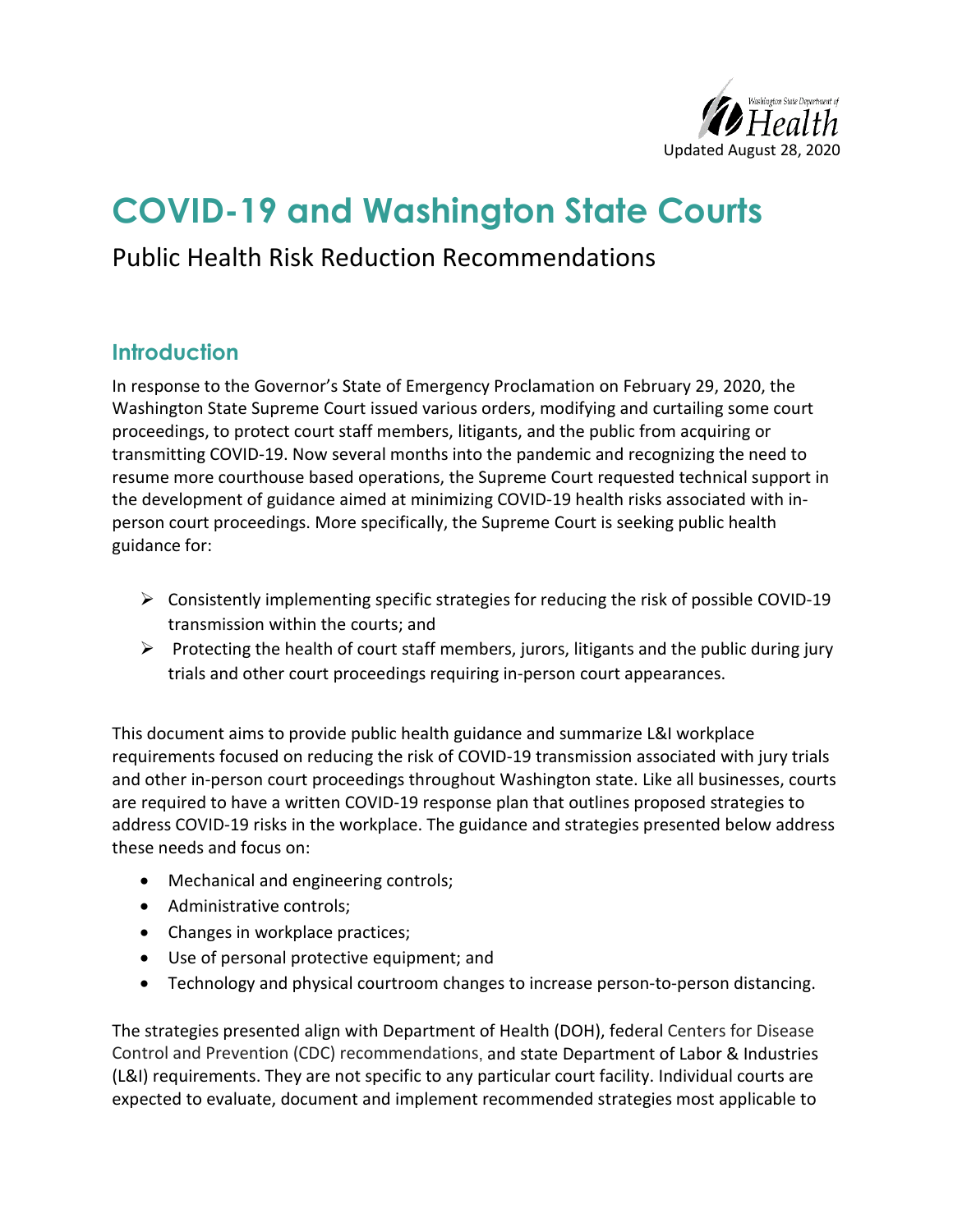their specific setting to efficiently and effectively reduce risks associated with COVID-19 transmission. Consultation may be available to address one-off issues for which outlined guidance and strategies are inappropriate or not feasible.

### **Background**

On January 20, 2020 the first COVID-19 case in the United States was confirmed in Snohomish County, Washington. On February 29 Governor Inslee declared a state of emergency, and directed the implementation of the state's comprehensive emergency management plan to address the spread and impact of COVID-19. Following the issuance of various proclamations aimed at progressively slowing the spread of COVID-19 through social distancing, the governor issued the "Stay Home, Stay Healthy" proclamation on March 23, 2020. This proclamation ordered the closure of all non-essential businesses. This proclamation excluded court business which was recognized as "essential". Consistent with the governor's proclamations to protect public health, the Washington Supreme Court issued various orders aimed at protecting court staff members, litigants, jurors, and the public from COVID-19. Beginning March 18, 2020, the court suspended all civil and criminal jury trials and other nonemergent court proceedings, where social distancing could not be maintained. More recent orders have continued to encourage remote proceedings when appropriate, while allowing for phasing in of in-person proceedings; jury trials are planned to resume starting July 6, 2020.

The courts have unique opportunities and challenges to address the COVID-19 public health risks associated with in-person court proceedings. The Governor's proclamations (Stay Home – Stay Healthy and Safe Start-Stay Healthy) acknowledge that courts are essential services and that the Judicial Branch is a separate branch of government operating under the direction of the Chief Justice. The Supreme Court has otherwise adopted and implemented COVID-19 orders and recommendations to protect the health of staff and others, consistent with the Governor's proclamations. Having been recognized by the governor as an essential service, the courts have latitude in their adherence to prescriptive guidelines, such as gathering sizes; which significantly impact court activities and for which viable alternatives are lacking *[\(governor](https://www.governor.wa.gov/sites/default/files/20-25.4%20-%20COVID-19%20Safe%20Start.pdf)  [proclamation 20-25.4 issued 5.31.20\)](https://www.governor.wa.gov/sites/default/files/20-25.4%20-%20COVID-19%20Safe%20Start.pdf)*.

COVID-19 related challenges to in-person court proceeding stem from the volume of court activities and the physical nature of court facilities. In Washington state, 39 superior courts and 148 courts of limited jurisdiction hold jury trials. Several thousand trials take place each year, and the backlog of trials that have been postponed since March 19, 2020 is quickly mounting. The average age of county courthouses in Washington state is 94 years and ranges from 53 – 133 years. Court facilities were not designed for the current volume of foot traffic, the volume of court proceedings, or the easy incorporation of modern communication technology. Jury trials typically occur in courtrooms where jurors, court staff members, and litigants are in close proximity. Jurors especially are typically seated shoulder to shoulder during trials, and deliberate in small conference rooms. Moreover, unlike other business settings, people often have no choice but to attend court proceedings, when summoned or when seeking legal redress.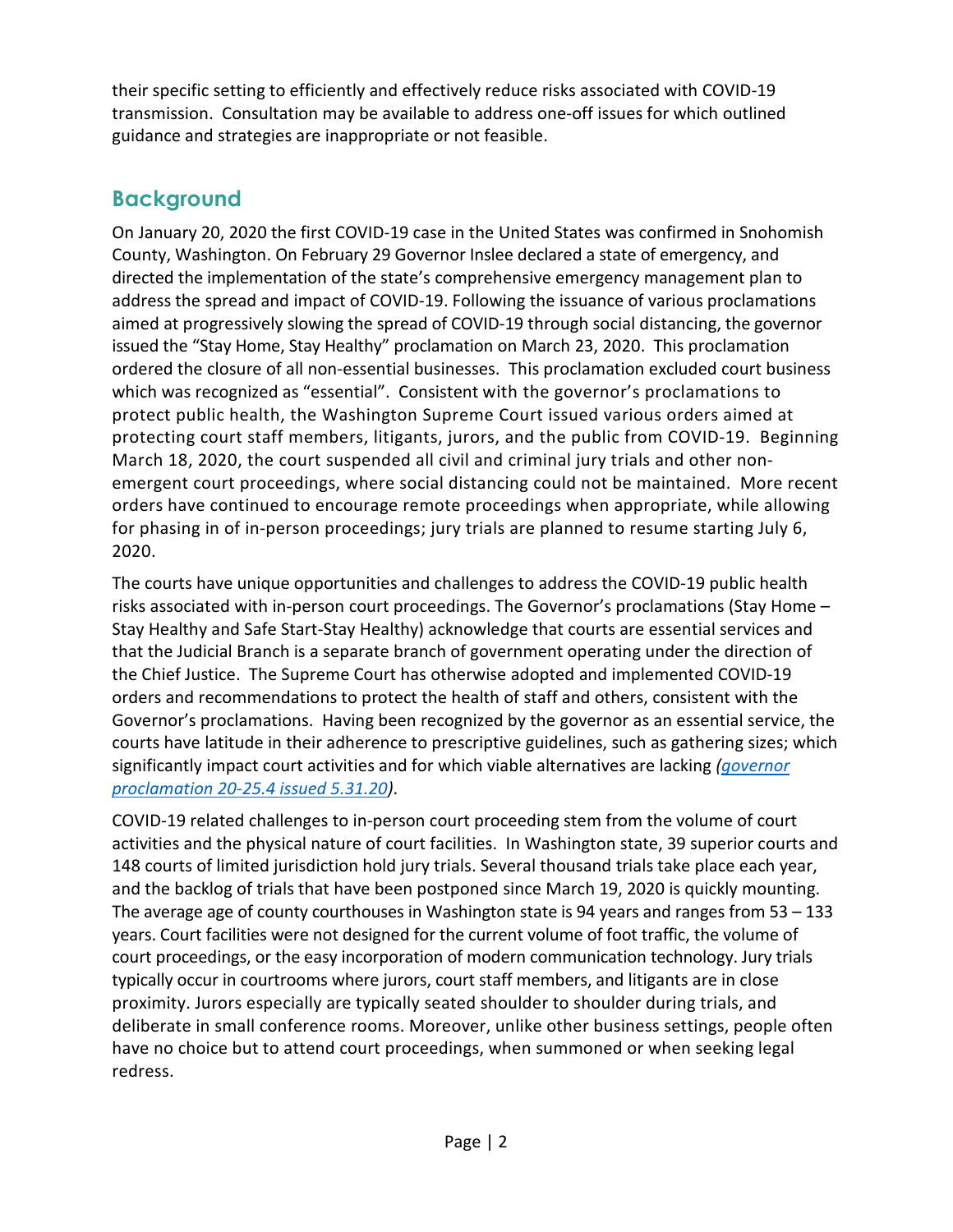The courts' fundamental duty is to uphold the rule of law through the administration of justice in civil, criminal, and administrative matters for the peaceful resolution of conflict. As a social construct, our rule of law, and hence the courts, are foundational to social welfare. At the heart of the justice system is the jury trial. To that end, it is important that jury trials and other in-person court proceedings be safely resumed at the earliest possible time through the implementation of strategies that balance COVID-19 public health risks and the societal and personal value of these proceedings.

### **Epidemiology of COVID-19**

Initially identified in December 2019 in China, COVID-19 *(also known as: severe acute respiratory syndrome coronavirus-2 or SARS-CoV-2*) has spread worldwide, infecting approximately 8 million people and contributing to the death of nearly 450,000 people as of this writing. Like other SARS viruses (SARS-CoV and MERS-CoV), COVID-19 is a zoonotic viral disease, believed to have migrated to the human population from live bats and/or pangolins sold at a public market for food.

COVID-19 was first detected in Washington State on January 20, 2020, and subsequently in all major cities across the United States. From that first detected case, COVID-19 quickly spread across Washington State. To date, more than 72,000 case have been confirmed and nearly 1,900 deaths have been recorded equating to a death rate of  $\sim$ 25 persons per 100K population. <sup>1</sup> Nationwide, more than 180,000 deaths have been attributed to COVID-19, with death rates ranging from 180 per 100K in New Jersey to 3 per 100K in Hawaii.2

The transmission of COVID-19 from person to person is believed to occur primarily via inhalation of droplet spray from talking, coughing and sneezing. Close personal contact (shaking hands, etc.) and hand contact with contaminated surfaces, especially hard surfaces, is also believed to contribute to the spread of the disease. Symptoms associated with active cases of COVID-19 may appear two to 14 days after exposure to the virus, and range widely from nondiscernable to severe. Reported symptoms may include:

- $\triangleright$  Cough
- $\triangleright$  Shortness of breath or difficulty breathing
- $\triangleright$  Fever
- $\triangleright$  Chills
- $\triangleright$  Muscle pain
- $\triangleright$  Sore throat
- $\triangleright$  New loss of taste or smell
- *Less common symptoms: gastrointestinal symptoms such as nausea, vomiting, or diarrhea.*
- 1. [https://www.doh.wa.gov/Emergencies/NovelCoronavirusOutbreak2020COVID19/DataDash](https://www.doh.wa.gov/Emergencies/NovelCoronavirusOutbreak2020COVID19/DataDashboard) [board](https://www.doh.wa.gov/Emergencies/NovelCoronavirusOutbreak2020COVID19/DataDashboard)
- <sup>2.</sup> <https://www.statista.com/statistics/1109011/coronavirus-covid19-death-rates-us-by-state/>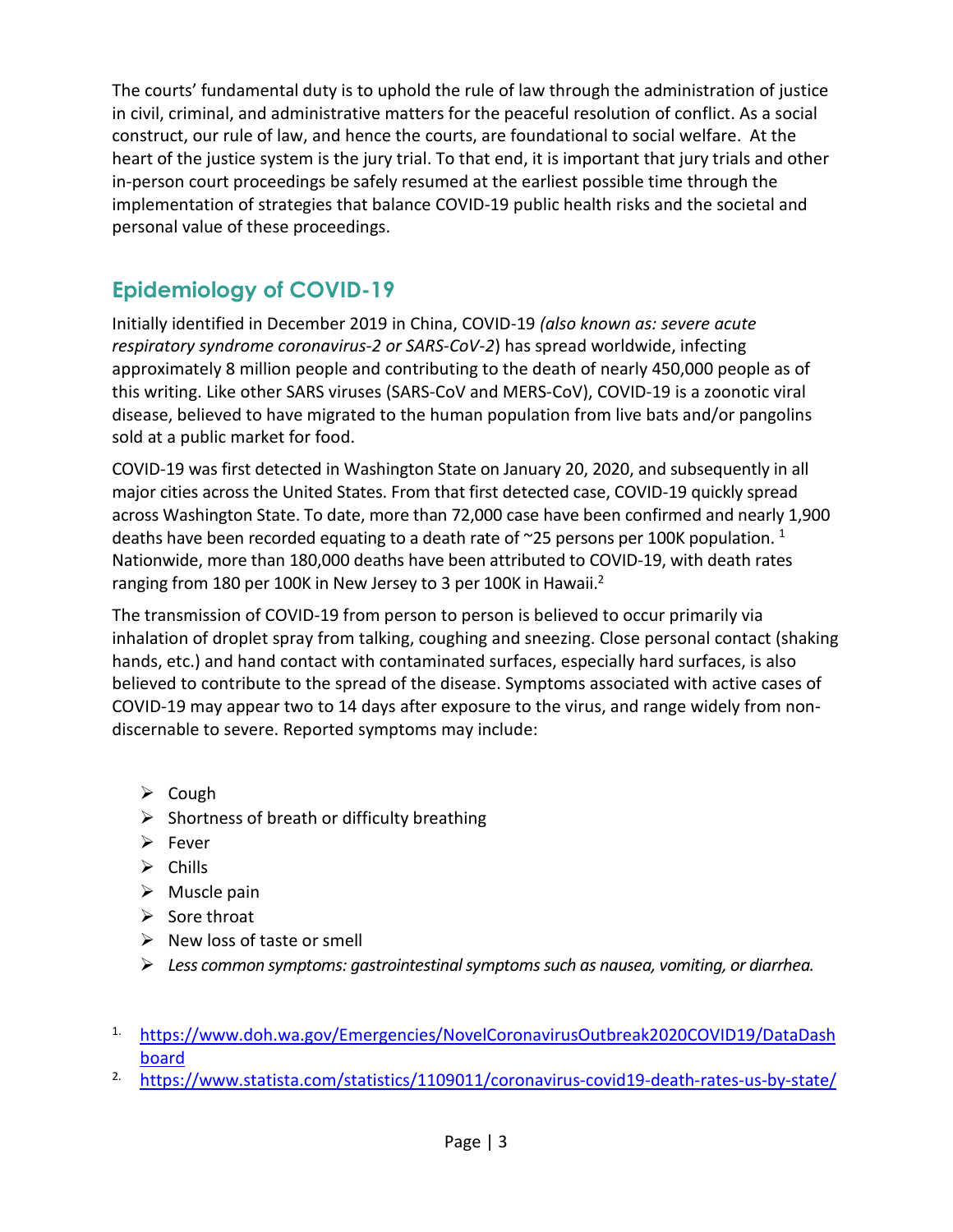It is reported that infected people may be contagious for two or more days before symptoms appear (presymptomatic), and seven to 10 days after symptoms subside. Carriers may also be fully asymptomatic. Published reports suggest that asymptomatic COVID-19 carriers may comprise as much as 40 - 50 percent of an infected population and that about half of all cases are acquired from individuals with no symptoms. Unlike seasonal influenza, which has a case fatality rate of about 0.1 percent, the rate for COVID-19 is currently about 3.3 percent in the United States, down from an initial high of approximately 6 percent, according to Johns Hopkins University. People at higher risk for severe COVID-19 include those with underlying health conditions (e.g., chronic lung disease, moderate to severe asthma, serious heart conditions, and diabetes), especially individuals >60 years old. Because COVID-19 is new in the human population, the science and public health understanding of this disease are evolving. For up to date information on COVID-19, see: [https://www.cdc.gov/coronavirus/2019-nCoV/index.html.](https://www.cdc.gov/coronavirus/2019-nCoV/index.html) Current case counts, percent positivity and other valuable public health data for Washington state and individual counties are available from the state Department of Health (DOH) at: <https://www.doh.wa.gov/Emergencies/Coronavirus> .

### **Public Health Response to COVID-19**

The first case of novel coronavirus (COVID-19) in the United States was confirmed in a resident of Snohomish County who had recently returned from Wuhan, China. As a result of this finding, DOH began routine communicable disease contact tracing. The agency also initiated public health emergency response activities to monitor and control the pending outbreak. Based on available scientific medical and public health information from the initial outbreak in China, Governor Inslee, under advisement from the DOH, CDC and others, issued emergency proclamations aimed at:

- 1) Protecting the health of people 60 years of age and older, especially people with underlying health conditions and those living in congregant and long-term care facilities; and
- 2) Reducing the speed of the outbreak to preserve hospital capacity necessary to address critical needs.

To address these two primary objectives, DOH, in coordination with local public health agencies, issued general public health guidance and recommendations that focused on social distancing, frequent hand washing, use of hand sanitizer, and sanitizing frequently touched surfaces that may be contaminated with the COVID-19 virus. Governor Inslee issued proclamations that mandated specific actions to reduce the risk of exposure to COVID-19 from staff members and visitors at assisted living facilities and long-term care facilities. The governor issued subsequent proclamations to close schools and to restrict other large gatherings aimed at reducing the transmission of COVID-19 among the general population. To address the increasing rate of community transmission of COVID-19, the governor issued the "Stay Healthy, Stay Home" order. A complete list of the governor's proclamations is available here: <https://www.governor.wa.gov/office-governor/official-actions/proclamations> . Information and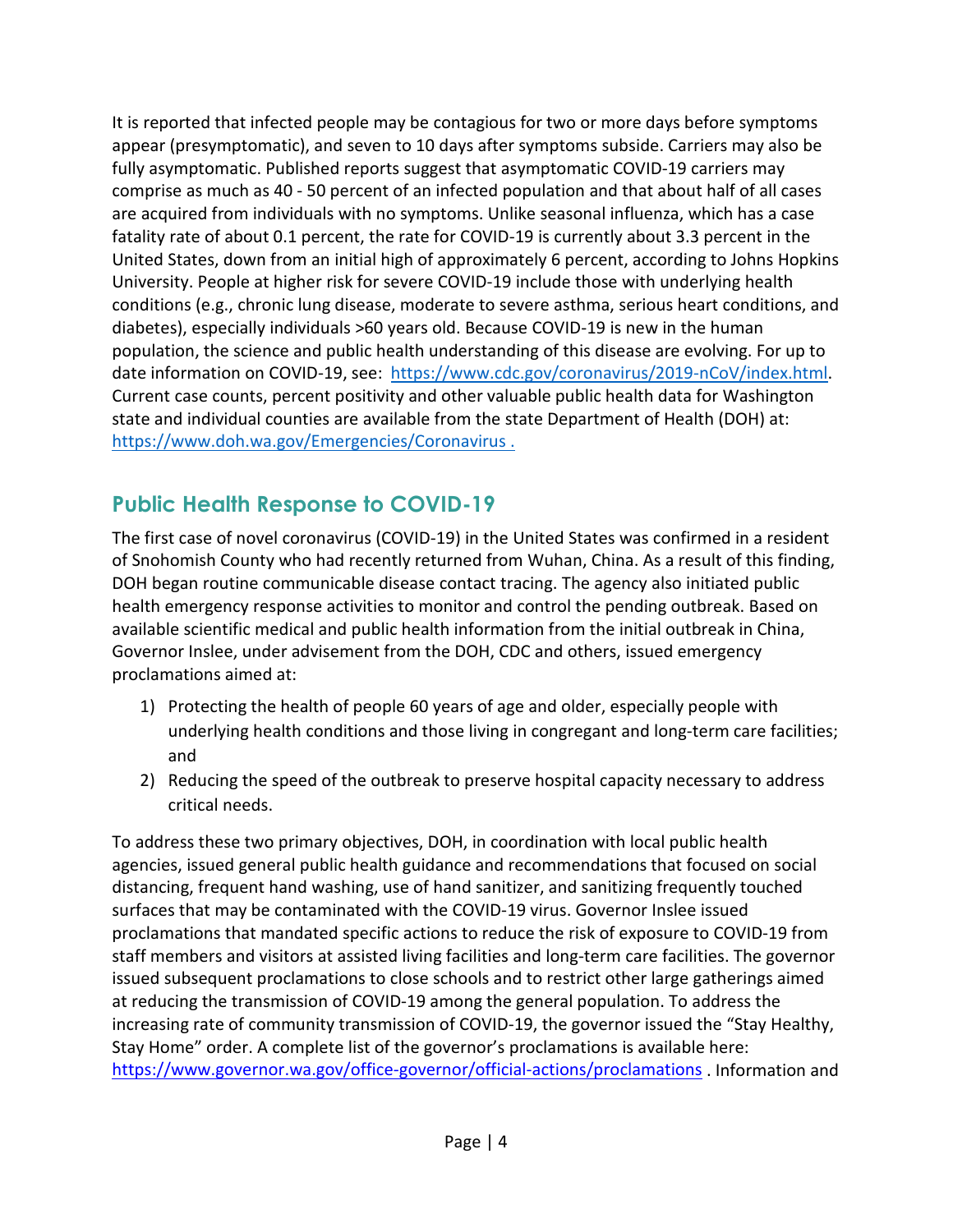recommendations for families, workers and businesses, as well as links to data and the latest COVID-19 news, are available at:<https://coronavirus.wa.gov/> .

### **COVID-19 Risk Considerations**

On March 18, 2020, the state Supreme Court suspended all jury trials and many other in-person court proceedings, in response to the COVID-19 outbreak and in response to the Supreme Court's desire to protect the health of staff members and courtroom participants. The following guidance is intended to offer and inform court actions to reduce the risk of COVID-19 personto-person transmission in the courts, especially with regard to jury trials, and to provide a level of community confidence that the courts are taking effective precautions to protect public health and to reduce the risk of COVID-19 transmission.

While similar jurisdictional courts share similar risk factors (e.g., number of jurors), each court is unique with regard to: size, seating area, entrances and exits, waiting areas, ventilation, etc. Therefore, it is up to each individual court to determine which strategies will comprise the constellation of activities necessary to reduce COVID-19 risk. Additionally, individual courts will need to tailor the actions outlined below to their particular setting and needs. For technical assistance, courts may contact their local public health department or L&I to request a consultation to address conditions specific to that court.

When considering COVID-19 transmission risk within a particular court jurisdiction, an important consideration is the rate of COVID-19 occurrence within the community served. The greater the amount of COVID-19 in a community, the higher the risk that a COVID-19 carrying member of the community will be summoned to participate in a jury trial or an in-person court proceeding. The rate of COVID-19 is likely to fluctuate over time and across communities as social distancing measures are relaxed and/or communities become apathetic.

### **Resumption of In-Person Court Proceedings**

The governor's *[Safe Start Washington](https://www.governor.wa.gov/sites/default/files/SafeStartWA_4May20_1pm.pdf)* plan (Proclamation 20-25.3 and 20-25.4) provides prescriptive goals for counties to progress through four phases towards their resumption of normal (pre-COVID-19) economic and social activities, and takes into account the metrics below. However, as noted in the *Background* section above, courts have been deemed essential and not strictly bound to the metrics or limitations outlined in each phase of the Safe Start Washington Plan. Although the specific allowances and requirements of the phases have changed over time, the phase categories provide an indication of the overall COVID-19 public health risk within a county. Courts should consider the county phase and underlying metrics when defining strategies and mandates, as part of their COVID-19 response plan, to protect staff and other court participants from contracting or transmitting COVID-19 during or associated with in-person court proceedings.

- $\checkmark$  COVID-19 disease activity (number and trends in COVID-19 cases and mortality),
- $\checkmark$  Health care system readiness (hospital capacity, number of ventilators and PPE availability),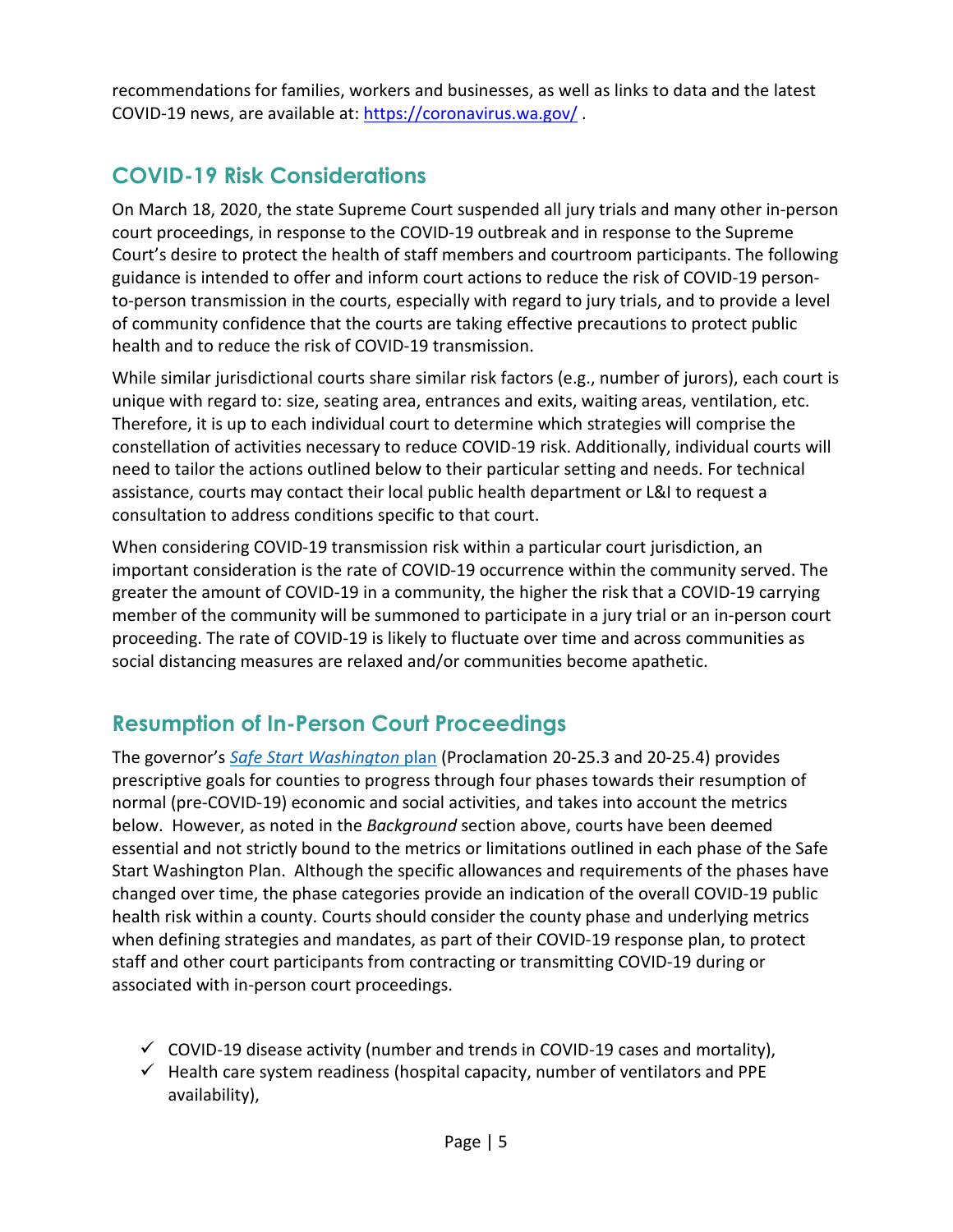- $\checkmark$  Testing capacity and availability (geographic distribution of testing, laboratory capacity, test kit availability, and number of tests performed per day),
- $\checkmark$  Case investigation and contact tracing (staffing availability, case management plans, rate of case investigations, availability of Isolation and/or quarantine facilities), and
- $\checkmark$  Ability to protect high-risk populations (number of outbreaks in congregate settings, demographic data to identify and monitor high-risk populations).

As counties are approved to progress from Phase 1 towards Phase 4, increasing social and economic activities will be allowed to resume under the *Safe Start Plan*, as long as positive trends are sustained and required safety precautions are implemented. For the courts, it is anticipated that more in-person proceedings will generally resume in Phase 2 and beyond. Specific safety precautions established for the professional business sector, which most closely aligns with court activities, can be found at the following URL:

[https://www.governor.wa.gov/sites/default/files/COVID19Phase2ProfessionalServicesGuidance](https://www.governor.wa.gov/sites/default/files/COVID19Phase2ProfessionalServicesGuidance.pdf) [.pdf](https://www.governor.wa.gov/sites/default/files/COVID19Phase2ProfessionalServicesGuidance.pdf) , and include:

- $\checkmark$  Employee education about the coronavirus and how to prevent transmission,
- $\checkmark$  Maintaining physical distancing of at least six feet when feasible,
- $\checkmark$  Use of cloth facial coverings or other prevention measures, when social distancing is infeasible or not effective,
- $\checkmark$  Frequent hand washing and use of hand sanitizer,
- $\checkmark$  Cleaning and sanitizing of frequently touched surfaces, and
- $\checkmark$  Employee screening for signs/symptoms of COVID-19.

### **Primary Risk Reduction**

Primary risk reduction strategies aim to prevent the introduction of COVID-19 into court facilities. These strategies focus on identifying and restricting entrance of symptomatic and presymptomatic COVID-19 carriers into the courts. These strategies are not unique to the courts nor to COVID-19, but are especially applicable due to the severity and transmissibility of this disease. Strategies to accomplish this are foundational to overall risk reduction and vary by constituent group: court staff members, jury pool, litigants, and spectators; because of their interactions outside and within the courtroom. These strategies include the following:

#### **Court Staff**

- $\checkmark$  Increase knowledge of COVID-19 symptoms
- $\checkmark$  Increase education and training on communicable disease prevention
- $\checkmark$  Relax sick-leave use policies, where restrictive, and encourage the appropriate use of sick leave
- $\checkmark$  Enable and encourage telework in support of social distancing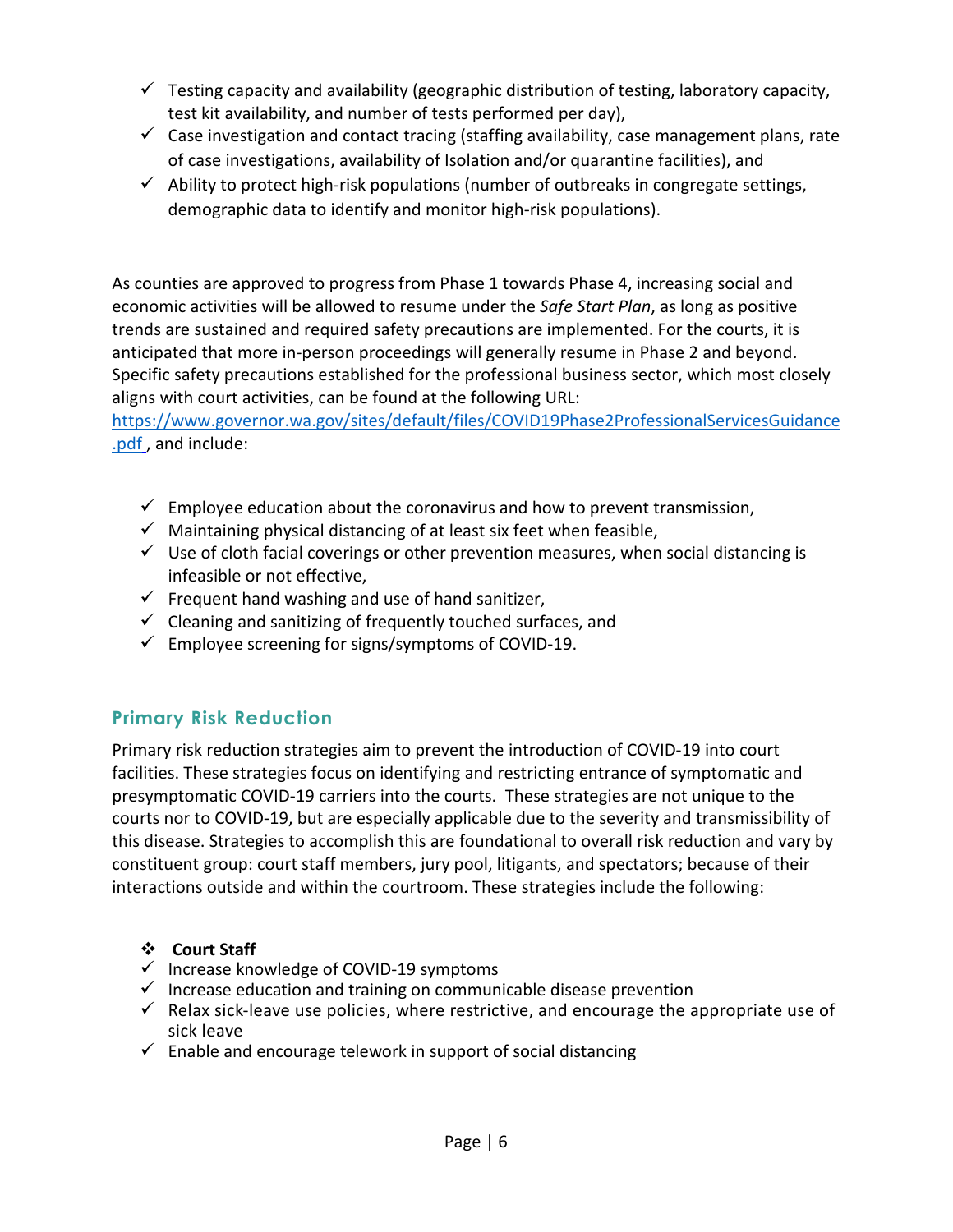#### **Jury and Jury Pools**

- $\checkmark$  Education on court actions to keep people healthy
- $\checkmark$  Increase knowledge of COVID-19 symptoms and disease prevention, along with electronic health self-assessment at time of summons
- $\checkmark$  Pre-jury pool appearance electronic health assessment follow-up notice/reminder
- $\checkmark$  Health screening for symptoms consistent with COVID-19 or contact with a confirmed case within the past 14 days when reporting for jury duty
- $\checkmark$  Daily jury health screening for COVID-19 like symptoms and no confirmed case-contact within the past 14 days

#### **Litigants**

- $\checkmark$  Increase knowledge of COVID-19 and court concerns
- $\checkmark$  Seek the use of web-based resolution modalities when possible
- $\checkmark$  Daily screening for COVID-19 like symptoms and no confirmed case-contact during the previous 14 days

#### **Spectators**

- $\checkmark$  Restrict in-person attendance of court proceedings to the extent possible
- $\checkmark$  Establish and promote web-based viewing and other distant viewing options of court proceedings to limit potential exposures

Across all constituent groups, education and self-disclosure of potential COVID-19 health risks, including recent contacts, are among the most important activities for limiting COVID-19 introduction into the courts. Overcoming the social and cultural stigma associated with health status self-reporting, along with reducing potential legal and financial barriers, will require creative thinking and technical consideration for efficient and sustainable implementation. Requiring the use of facial coverings upon entering a court facility, along with the use of hand sanitizer, are also critical activities that help to reduce the risk of COVID-19 transmission. Creating routine strategies and implementing a comprehensive communication/marketing plan that increases COVID-19 awareness and encourages health status self-disclosure, in addition to promoting personal protection and hand hygiene, will be essential to offset individual tendencies toward ambivalence and indifference.

While the use of temperature checks is a common practice at some businesses and public gathering locations such as airports, body temperature as an indicator of COVID-19 infection is problematic and a rather coarse triage practice due to lack of sensitivity and specificity. The questionable accurately of measurement equipment, combined with the high prevalence of asymptomatic COVID-19 carriers, impacts the overall value of body temperature as an indicator of infection. While courts are not discouraged from such screening, the value and cost should be considered and fully understood. The following link provides additional information.

[https://www.who.int/news-room/articles-detail/updated-who-recommendations-for](https://www.who.int/news-room/articles-detail/updated-who-recommendations-for-international-traffic-in-relation-to-covid-19-0utbreak#:%7E:text=Temperature%20screening%20alone%2C%20at,tracing%20of%20incoming%20travellers.)[international-traffic-in-relation-to-covid-19-](https://www.who.int/news-room/articles-detail/updated-who-recommendations-for-international-traffic-in-relation-to-covid-19-0utbreak#:%7E:text=Temperature%20screening%20alone%2C%20at,tracing%20of%20incoming%20travellers.) [0utbreak#:~:text=Temperature%20screening%20alone%2C%20at,tracing%20of%20incoming%2](https://www.who.int/news-room/articles-detail/updated-who-recommendations-for-international-traffic-in-relation-to-covid-19-0utbreak#:%7E:text=Temperature%20screening%20alone%2C%20at,tracing%20of%20incoming%20travellers.) [0travellers.](https://www.who.int/news-room/articles-detail/updated-who-recommendations-for-international-traffic-in-relation-to-covid-19-0utbreak#:%7E:text=Temperature%20screening%20alone%2C%20at,tracing%20of%20incoming%20travellers.)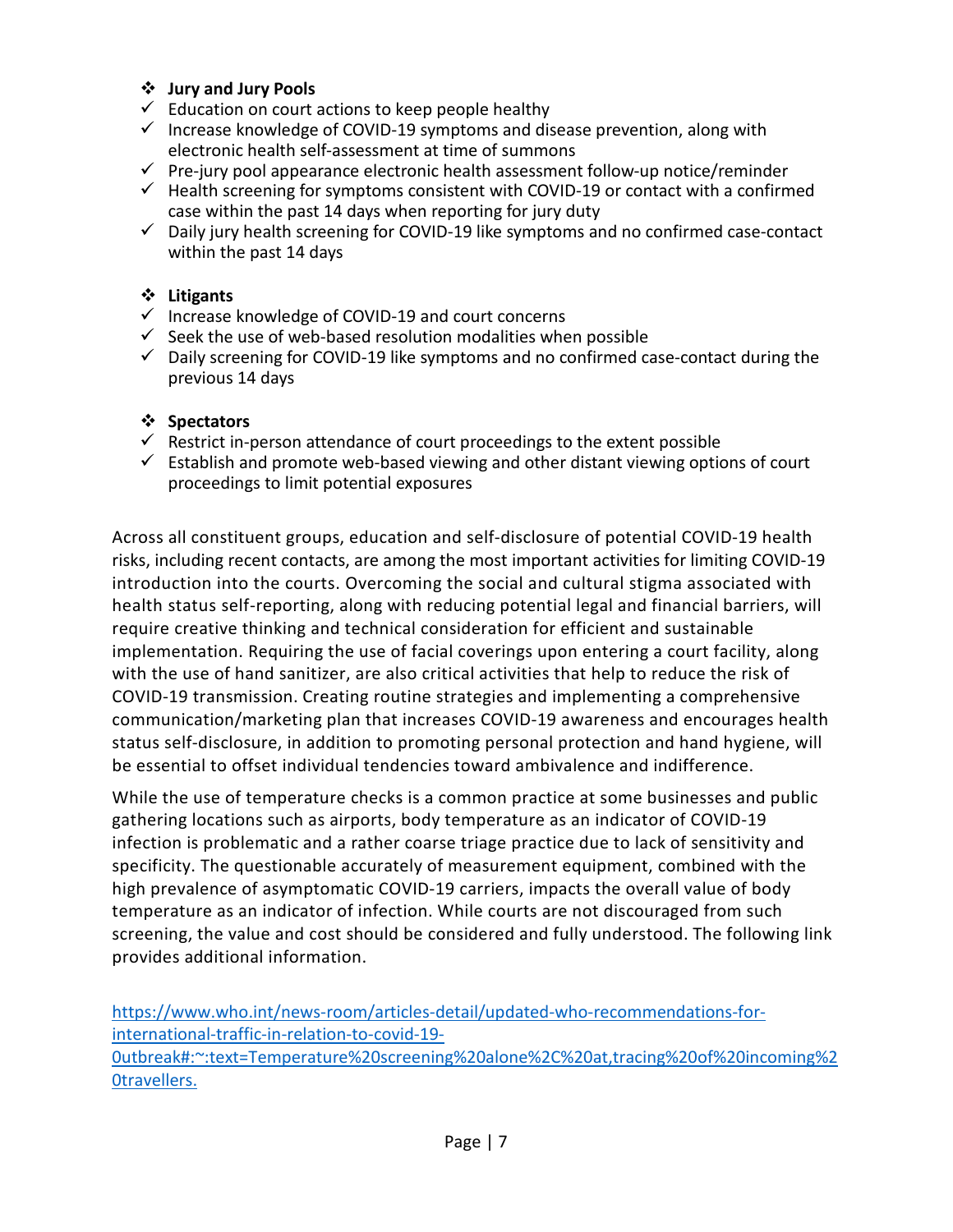#### **Secondary Risk Reduction**

Secondary strategies for reducing COVID-19 risks in the courts focus on reducing the possible transmission of COVID-19 from presymptomatic and asymptomatic disease carriers to uninfected individuals during in-person court proceedings. These strategies should aim to reduce the potential transmission of COVID-19 from the time people enter a court facility until they depart. These strategies involve administrative controls, sanitary practices, and mechanical/engineering controls, and include the following:

*Air filtration:* when possible, heating, ventilation, and air conditioning filters should be upgraded to a minimum efficiency reporting value (MERV) 13 (high-level) to improve air filtration, or the highest filtration rate possible for the facility's existing heating, ventilation, and air conditioning system.

*Cloth facial coverings:* cloth face masks help to reduce the spread of airborne droplet spray associated with talking, coughing and sneezing. The use of face masks should be required of all people entering court facilities and is considered a best practice measure even when maintaining social distancing.

*Cohorting:* creating and restricting the interaction of cohorts, such as juries and possibly other court staff, will help to prevent the spread and possible impact to overall court proceedings in the event that a positive case of COVID-19 is identified in a court.

*Education and communication:* educational materials focusing on the use of facial coverings, social distancing, and hand sanitizer use, should be prominently and frequently displayed to promote and reinforce these new social norms. Educational materials will also build confidence among court staff members and court participants. The courts are advised to consult with the Governor's Office on developing and implementing a comprehensive outreach/marketing and communication plan to educate and inform all court participants.

*Face shields:* the use of face shields alone is currently viewed as serving no purpose or providing any protection from the transmission of COVID-19 in the courtroom work environment. Additional details can be found here: <https://content.govdelivery.com/accounts/WADLI/bulletins/29a9e76> .

*Hand hygiene***:** the required use and availability of EPA approved hand sanitizer that contains at least 60% alcohol immediately upon entering court facilities is essential for reducing the spread of COVID-19 and other viruses. Common hand sanitizer dispensers should be conspicuously displayed, especially near common touch points such as elevators, doors, and counters. The ready availability of common hand sanitizer dispensers and tissues is recommended for good personal sneeze and cough hygiene.

*Masks:* use of KN-95, cloth or equivalent masks for jurors, front line office staff, and others is currently mandated in all business settings, regardless of physical distancing. KN95 masks provide a higher level of protection than cloth or surgical masks, yet do not require an L&I Respiratory Protection Plan. Mask use should be mandated for all individuals when indoors in congregant areas of a building and where social distancing cannot be strictly maintained.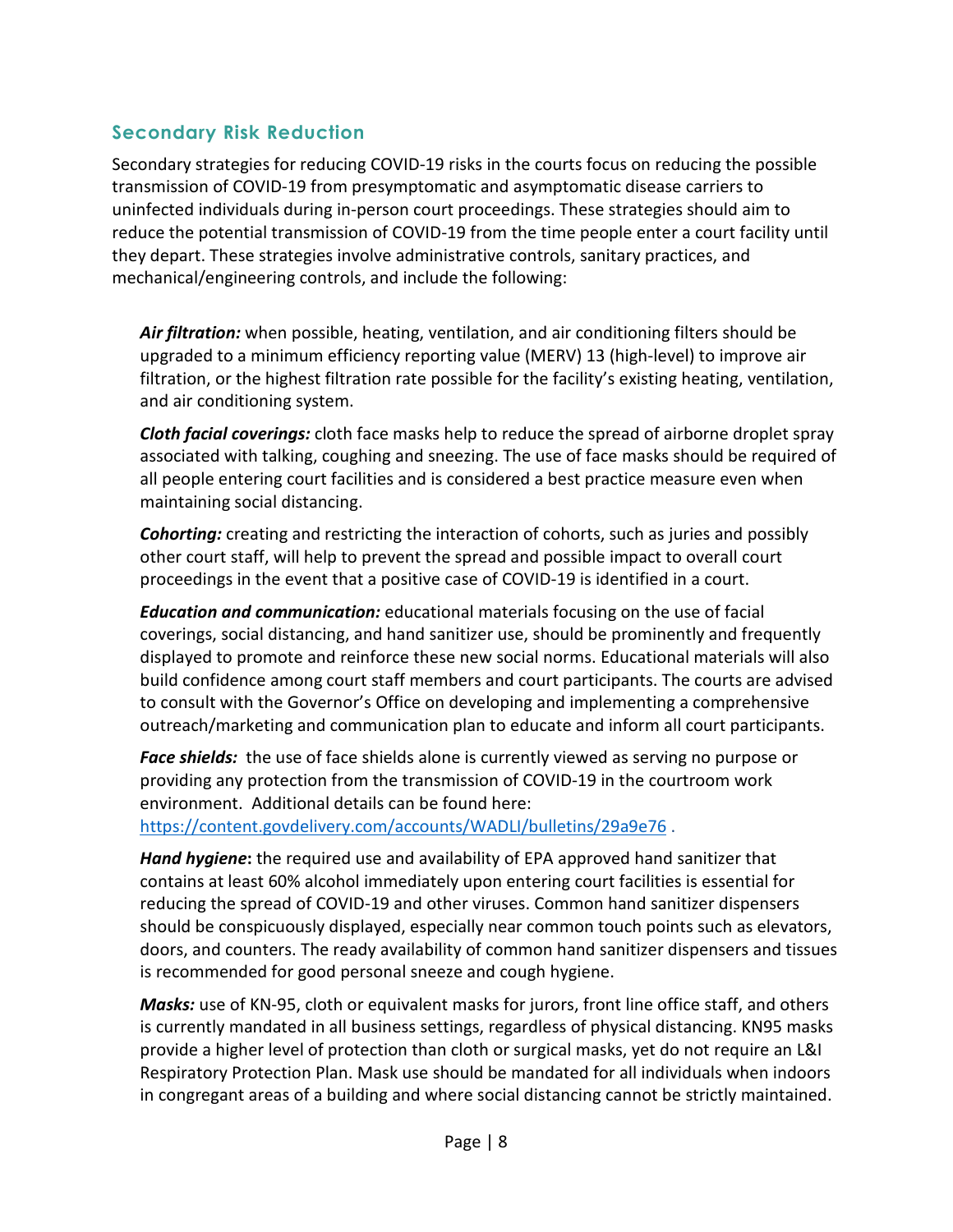L&I has concluded that witnesses do not need to be masked while testifying if physical distancing can be maintained and others in the vicinity are masked.

*Physical barriers/partitions:* the installation of Plexiglas or other clear partitions between court staff, jurors, etc., and the use of KN-95 or similar mask reflects a best practice for the protection of staff health from COVID-19. Consultation with L&I is recommended when considering this option. Such barriers provide a more permanent solution for reducing interpersonal exposure via droplet spray, but also require periodic sanitizing.

*Physical space:* when existing physical space does not allow for strict physical distancing, the courts are encouraged to investigate possible procedural changes, including the use of alternate physical space for jury assembly, jury selection and even the conduct of trials.

*Social distancing***:** maintaining a distance of at least six feet between people reduces the airborne transmission via coughs and sneezes of viral respiratory diseases, including COVID-19. Installing markers to indicate six-foot intervals has become common practice at entryways and other congregating areas in and around businesses. Increased distancing due to crowding can also be addressed through improved scheduling, schedule staggering, and extending hours.

*Surface sanitizing:* surfaces, especially common touch points such as doors, railings, counters, chair arms and backs, etc., should be frequently cleaned with an [EPA approved](https://www.epa.gov/pesticide-registration/list-n-disinfectants-use-against-sars-cov-2-covid-19)  [disinfectant](https://www.epa.gov/pesticide-registration/list-n-disinfectants-use-against-sars-cov-2-covid-19) to reduce COVID-19 transmission risk. Within the courtroom, surfaces such as the witness stand, defense and prosecution tables should be cleaned and disinfected between proceedings and as often as necessary to prevent possible COVID-19 transmission.

*Technology***:** incorporate modern technology to enable web viewing of court proceedings, eliminate wait times, improve scheduling, and increase efficiencies. Courts should seek consultation on the most effective uses of modern technology to reduce crowding, improve web-based communications/viewing, and increase operational efficiencies.

*Traffic flow:* when possible, direct the flow of people so that people's movements flow in the same direction to reduce crowding and contact time. This could include the use of alternate stairways, (one for up, one for down) and doors to promote unidirectional flow patterns. Regarding elevators, the number of people should be restricted to prevent crowding and increase distancing.

*Ventilation:* while scientific findings are yet to be published, the American Society of Heating, Refrigerating and Air-Conditioning Engineers, and its European counterpart, the Federation of European Heating, Ventilation and Air Conditioning Associations, acknowledge that indoor air dilution from increased fresh air ventilation likely helps reduce COVID-19 transmission, especially in congested indoor spaces such as deliberation rooms, staging areas and small court rooms.

In addition to the above primary and secondary prevention strategies for reducing COVID-19 transmission risk in the courts, further discussion focused on the jury selection process and jury proceedings is warranted. Courts that typically convene very large jury pools may need to consider significant changes in their procedures, venue or both; to accommodate masking, hand sanitizing and physical distancing requirements of participants from arrival through jury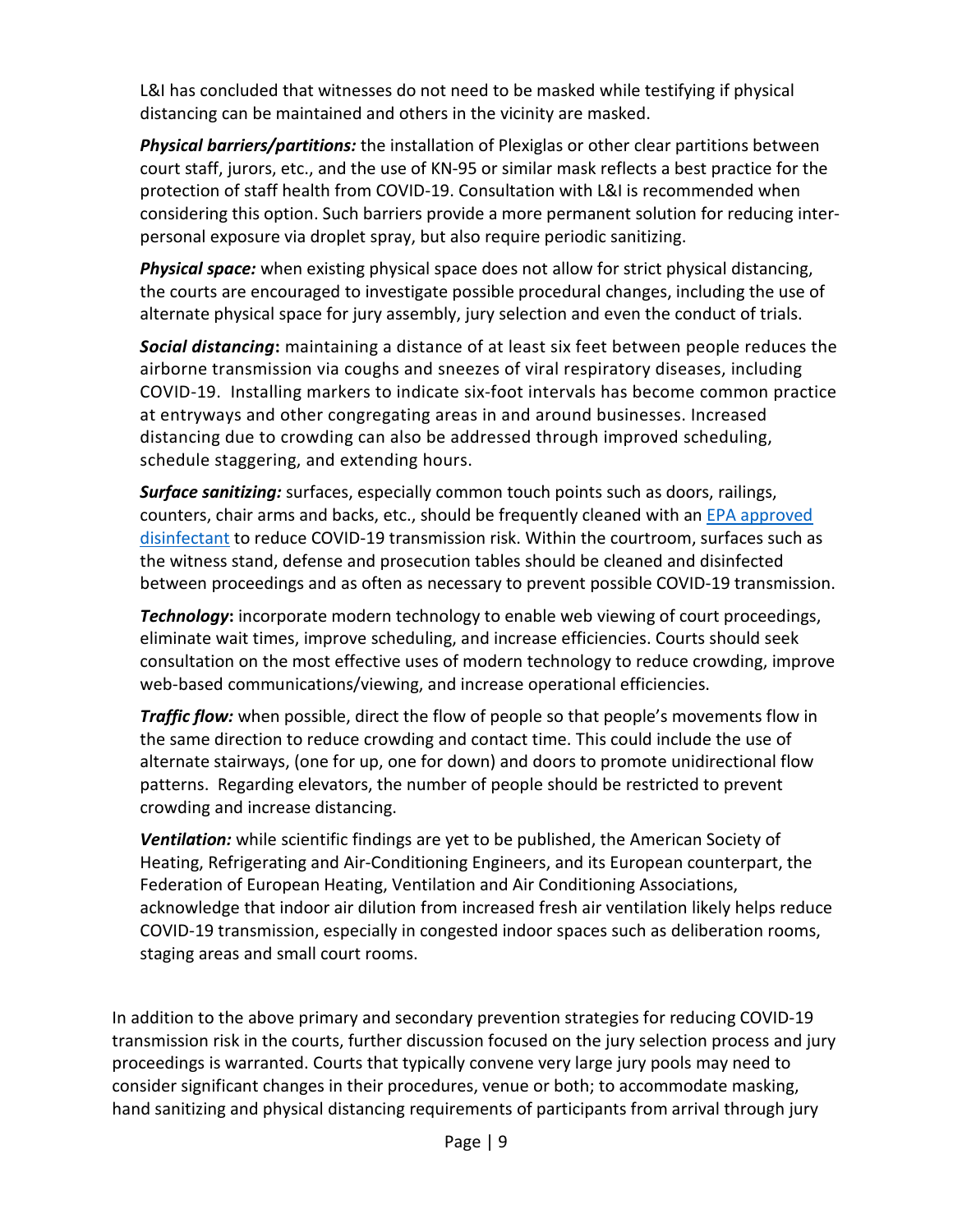selection. Refined scheduling and sequential staging of smaller jury pools within the confines of existing or alternate facilities, should be considered to reduce crowding and promote physical distancing during voir dire. Promoting the unidirectional flow of people within a facility is recommended to reduce individual contact times and aid in transmission risk reduction. Additionally, the wearing of a face mask and use of hand sanitizer upon entrance into court facilities should be promoted and mandated as fundamental public health actions to effectively lower COVID-19 transmission risk and protect all who enter a facility. In shared buildings, it's critical that all business occupants adopt uniform prevention policies and practices to preserve the health of all.

Within the courtroom, staggered and or dispersed juror seating, use of physical barriers, increased room ventilation, and frequent hand and surface cleaning/disinfection with an EPA approved disinfectant, are recommended strategies to reduce public health COVID-19 related risks and are consistent with L&I's COVID-19 general requirements and prevention strategies (see below). Deliberation rooms, along with frequently contacted surfaces should be cleaned and disinfected between courtroom activities to prevent the potential spread of COVID-19 between groups or individuals. As an example, frequently contacted surfaces around the jury box should be cleaned whenever the jury departs and the witness box cleaned between witnesses. Other high contact surfaces, such as restroom door handles, should be cleaned frequently throughout the day. Courts should review their individual practices from the standpoint of possible COVID-19 transmission and seek alternatives, such as the use of individual-supplied or disposable coffee cups.

The above strategies are presented as examples for reducing health risks associated with COVID-19 under the Governor's Safe Start Washington plan. These strategies are not meant to be all-inclusive nor address the specific nuances associated with localized implementation. The presented strategies are intended to spur new ideas and innovative strategies that are more locally applicable and sustainable. When considering investments in technology and other modernization strategies, courts should also consider the long-term value and benefits to overall court operations and efficiencies. As the risks associated with COVID-19 diminish and counties are approved to move into Phase 3 and subsequently Phase 4, courts may be able to scale back some risk reduction interventions that more heavily affect court procedures.

### **Protecting Court Employees from COVID-19**

While public health recommendations are provided above, the Washington State Department of Labor & Industries (L&I) requires employers to provide a safe and healthy workplace for their employees. With regard to the courts, this includes all regular court staff, as well as jurors. L&I requirements focus on employee social distancing, use of personal protective equipment, handwashing, surface cleaning and prevention education. These requirements are summarized in *Coronavirus (COVID-19) Prevention: General Requirements and Prevention Ideas for Workplaces* released in April 2020 and available at: [https://www.lni.wa.gov/forms](https://www.lni.wa.gov/forms-publications/F414-164-000.pdf)[publications/F414-164-000.pdf.](https://www.lni.wa.gov/forms-publications/F414-164-000.pdf)

Labor and Industries requires court employees to wear at least a cloth facial covering or better (KN95) within the workplace, which includes the court room, deliberation rooms and where at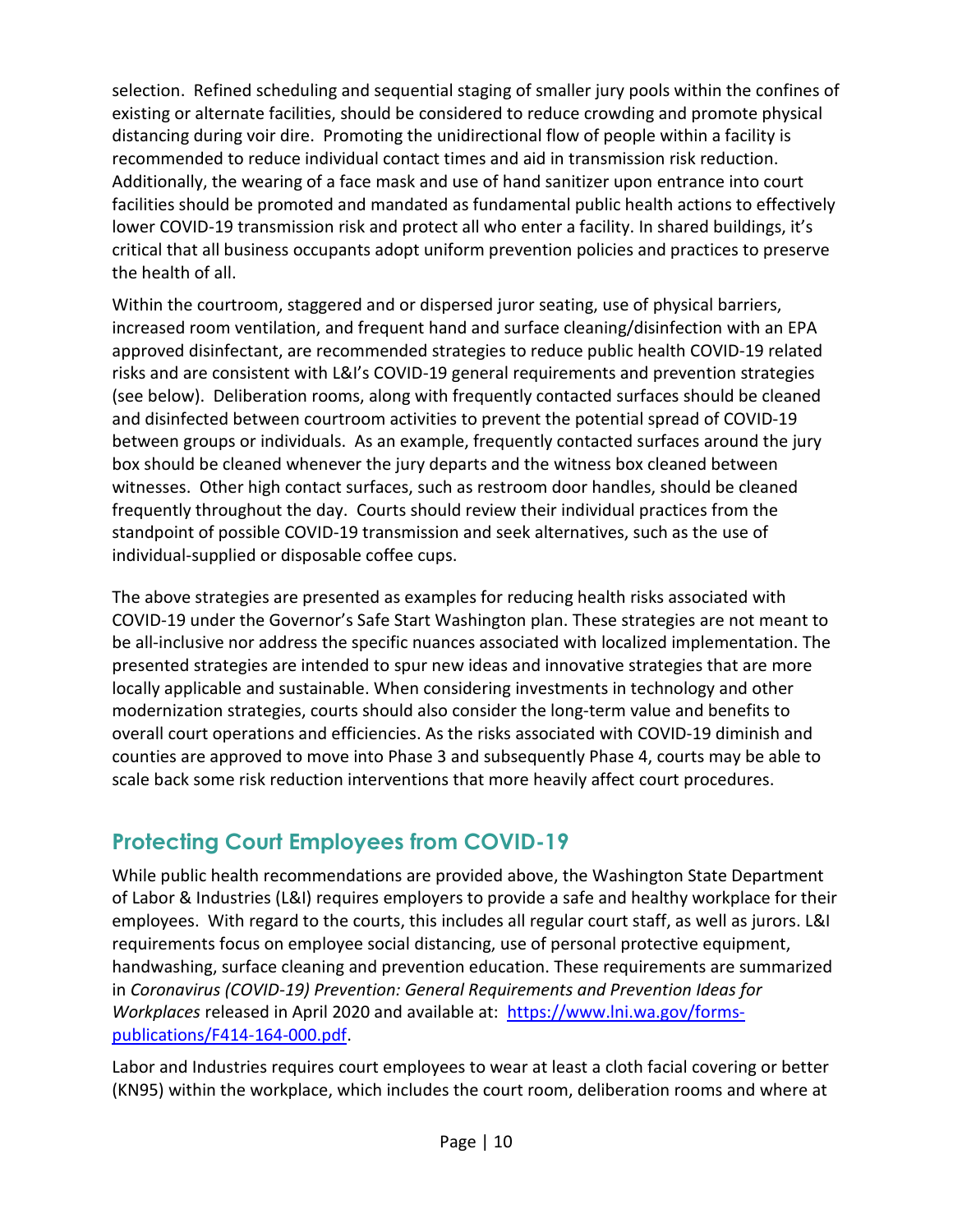least six foot physical distancing is likely to be a challenge. As with other employers, Courts likely include varying work-place conditions, which have differing levels of health risk and require differing levels of personal protection and hazard mitigation strategies. For example, [L&I guidance](https://lni.wa.gov/dA/1d2a778d31/dd1180.pdf) defines a medium risk environment as one where employees "Work inside in structure/office where at least six foot distance is mostly maintained, but with job tasks that require sustained several minutes of six foot distance broken several times a day without sneeze guards or other mitigations." Medium risk work environments require employees to use "Non-cloth disposables: dust mask, KN95 or other non-approved foreign-system NIOSH-style filtering facepiece respirators, or non-FDA approved procedure masks." A cloth face mask is not sufficient in this environment.

Courts' written COVID-19 plan should emphasize that jurors and other court staff be socially distanced by six feet as often as possible, that staff always wear masks, and that proper hand hygiene be emphasized. In situations where the available courtroom does not allow for six feet of separation or in deliberation rooms, L&I recommends that jurors never be less than three feet apart, find ways to minimize or eliminate contact less than 6 feet apart, wear a mask that matches the risk level at all times, and take more frequent breaks that are socially distanced by six feet.

Courts are encouraged to review additional L&I requirements and recommendations, and to seek L&I consultation on the applicability of specific requirements in individual settings. Like other aspects of this pandemic, L&I requirements are evolving and subject to change with new information.

### **Responding to a Positive Case of COVID-19 in the Court**

Although courts are taking extra precautions to prevent exposure to COVID-19, there is still a risk of exposure from an asyptomatic or presymptomatic carrier. If a court learns about a person with confirmed COVID-19 who was in their courthouse, they should call their local public health agency. Local public health will respond and make recommendations to the court to prevent further spread of the disease.

It is more likely that a court will be notified by public health of a confirmed COVID-19 case. A case is confirmed when a patient is tested and the test result is positive for COVID-19. When a case of COVID-19 is confirmed, the local public health agency will initiate case contact tracing to identify all potentially exposed people. If the infected person were a regular court employee or a juror, the court would be notified and all identified close contacts of the infected person would be required to self-quarantine for two weeks to prevent disease spread to others. Because of the potentially significant impact on the courts of a COVID-19 case, investing in COVID-19 education and cohorting prevention strategies, is highly recommended.

As COVID-19-related public health risks are unavoidable, acknowledging these risks and stressing individual responsibility to minimize them should be a primary focus. These risks vary by jurisdiction and over time, and are reflected in the underlying rate of COVID-19 within a jurisdiction. As of August 28, 2020, rates for the prior two weeks range from zero cases per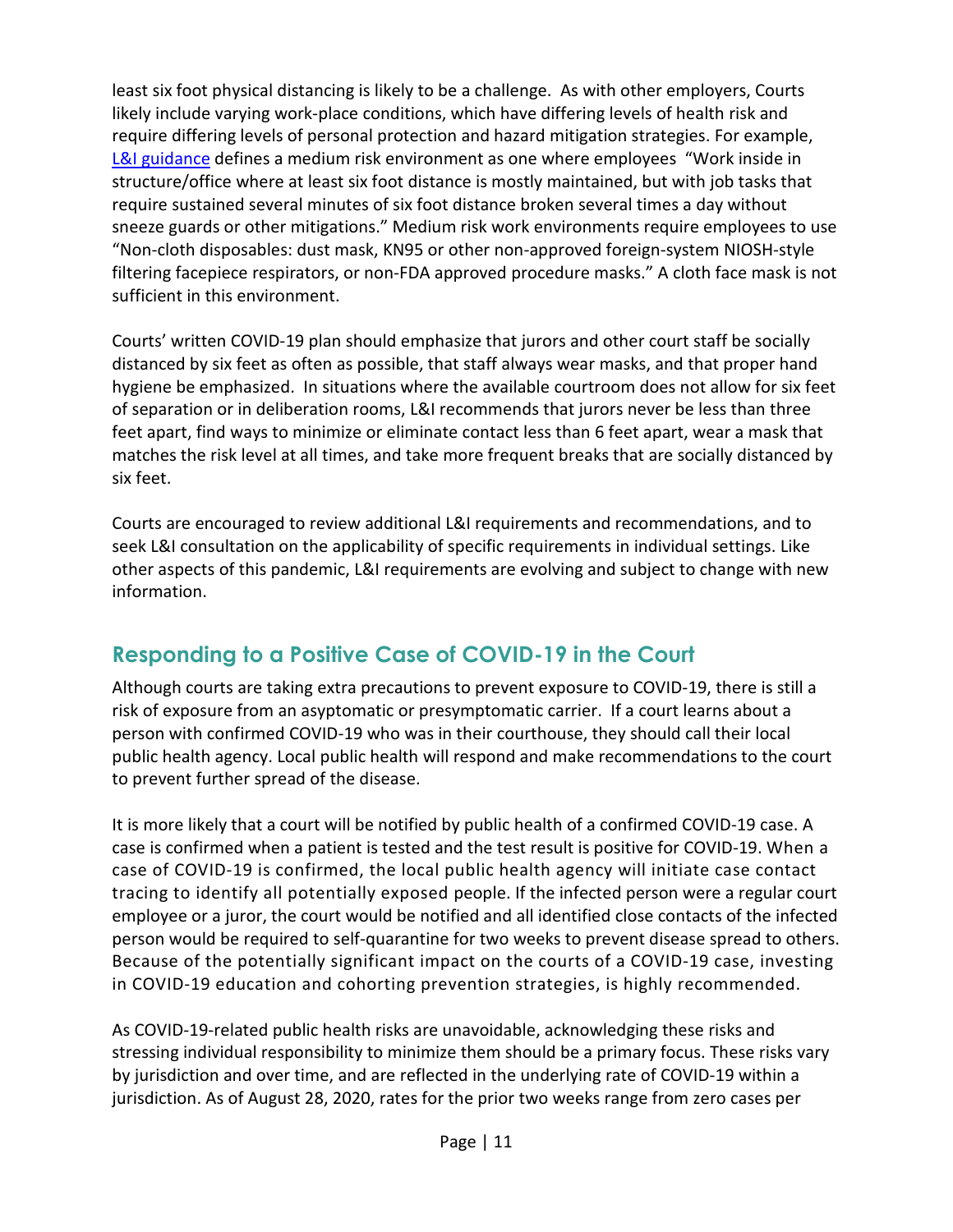100,000 population in Columbia and Wahkiakum Counties to more than 500 cases per 100,000 population in Grant and Adams counties.<sup>3</sup> Although the risk in a particular county may be small, it should be acknowledged at orientations, in trainings, and in briefing materials. Ensuring that all court staff members, jurors, and litigants understand how their personal decisions can affect overall community risk – and therefore risk to the courts – is an essential proactive step over which the courts have control.

<sup>3</sup>https://www.governor.wa.gov/sites/default/files/WACountiesCaseRate.pdf?utm\_medium=em [ail&utm\\_source=govdelivery](https://www.governor.wa.gov/sites/default/files/WACountiesCaseRate.pdf?utm_medium=email&utm_source=govdelivery)

### **Conclusions**

The COVID-19 pandemic has impacted the fabric of our culture in unimaginable ways, including the courts with regard to in-person proceedings. Consistent with the Governor's Safe Start Washington Plan and L&I workplace requirements, we recommend primary and secondary public health prevention strategies that aim to prevent the introduction of COVID-19 into the courts, and to reduce the risk of transmission within the courts. These strategies focus on: health screening, distancing and physical barriers, use of masks, hand and facility sanitizing, and education.

Although court processes are generally similar across jurisdictions, court facilities vary greatly. The underlying risk of COVID-19 transmission also varies greatly between jurisdictions, based on the prevalence of COVID-19 within a community. Therefore, the recommendations outlined in this report are provided for general consideration. It is up to each individual court to determine which strategies will comprise the constellation of activities that will most effectively reduce their overall COVID-19 risk. Additionally, each individual court will need to tailor its actions to its particular setting and needs. To help tailor strategies, courts may seek technical consultation from their local public health agency and/or from L&I. With our increase in knowledge, COVID-19 related policies, recommendations and requirements will change, and courts are encouraged to remain vigilant.

### **More COVID-19 Information and Resources**

Stay up-to-date on the [current COVID-19 situation in Washington,](https://www.doh.wa.gov/Emergencies/Coronavirus) Governor Inslee's [proclamations,](https://www.governor.wa.gov/office-governor/official-actions/proclamations) [symptoms,](https://www.doh.wa.gov/Emergencies/NovelCoronavirusOutbreak2020/FrequentlyAskedQuestions#what-are-symptoms) [how it spreads,](https://www.doh.wa.gov/Emergencies/NovelCoronavirusOutbreak2020/FrequentlyAskedQuestions#spread) and [how and when people should get tested.](https://www.doh.wa.gov/Emergencies/NovelCoronavirusOutbreak2020/TestingforCOVID19) See our [Frequently Asked Questions](https://www.doh.wa.gov/Emergencies/NovelCoronavirusOutbreak2020/FrequentlyAskedQuestions) for more information.

The risk of COVID-19 is not connected to race, ethnicity or nationality. [Stigma will not help to](https://medium.com/wadepthealth/it-takes-all-of-us-to-reduce-stigma-during-disease-outbreaks-310db60dce29)  [fight the illness.](https://medium.com/wadepthealth/it-takes-all-of-us-to-reduce-stigma-during-disease-outbreaks-310db60dce29) Share accurate information with others to keep rumors and misinformation from spreading.

- [WA State Department of Health 2019 Novel Coronavirus Outbreak \(COVID-19\)](https://www.doh.wa.gov/emergencies/coronavirus)
- <https://lni.wa.gov/safety-health/safety-topics/topics/coronavirus>
- [WA State Coronavirus Response \(COVID-19\)](https://coronavirus.wa.gov/)
- Find Your [Local Health Department or District](https://www.doh.wa.gov/AboutUs/PublicHealthSystem/LocalHealthJurisdictions)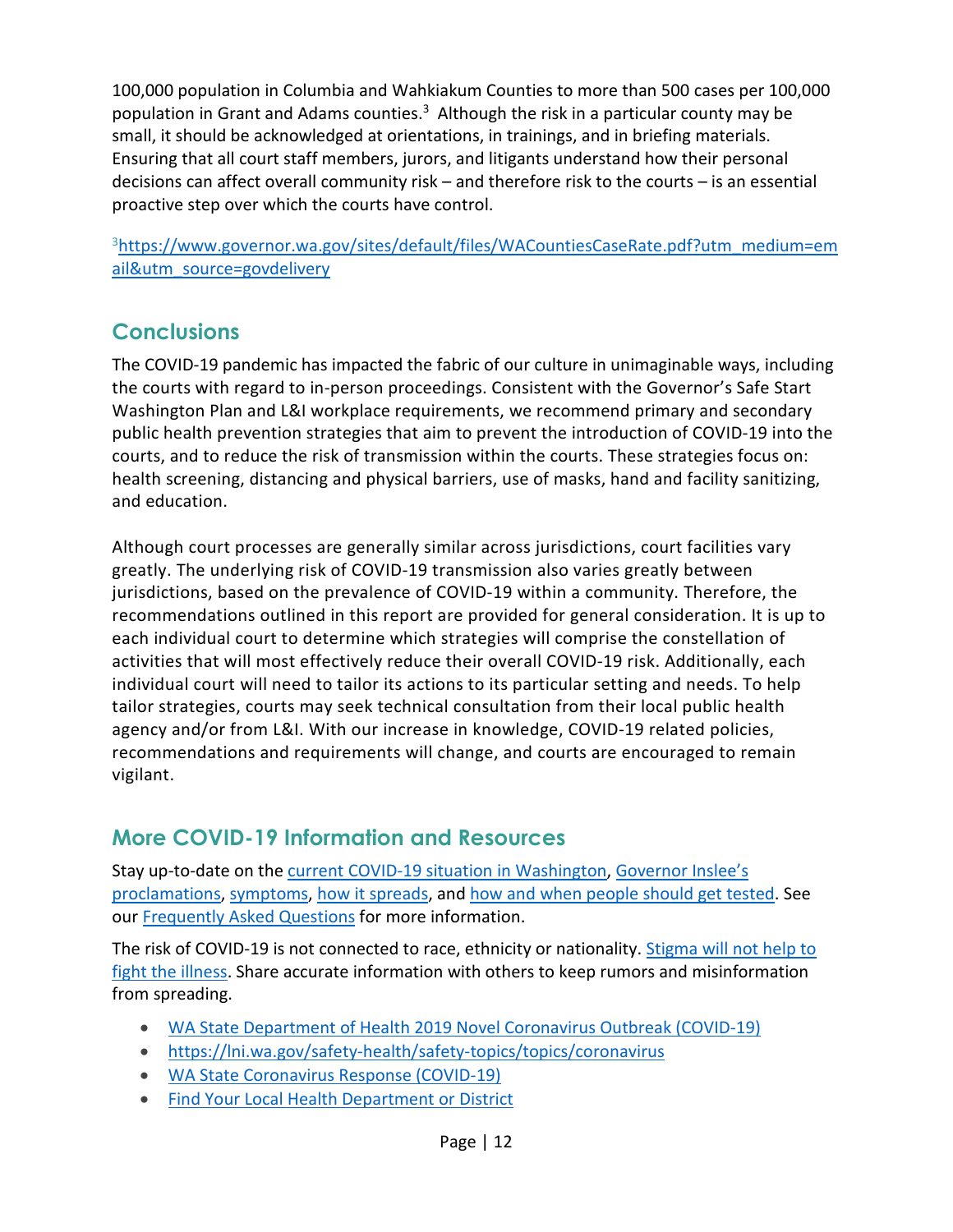- CDC Coronavirus (COVID-19)
- [Stigma Reduction](https://www.doh.wa.gov/Emergencies/NovelCoronavirusOutbreak2020/StigmaReduction) Resources

**Have more questions about COVID-19?** Call our hotline: **1-800-525-0127.** For interpretative services, **press #** when they answer and **say your language**. (Open from 6 a.m. to 10 p.m.) For questions about your own health, COVID-19 testing, or testing results, please contact your health care provider.

To request this document in another format, call 1-800-525-0127. Deaf or hard of hearing customers, please call 711 (Washington Relay) or email [civil.rights@doh.wa.gov.](mailto:civil.rights@doh.wa.gov)